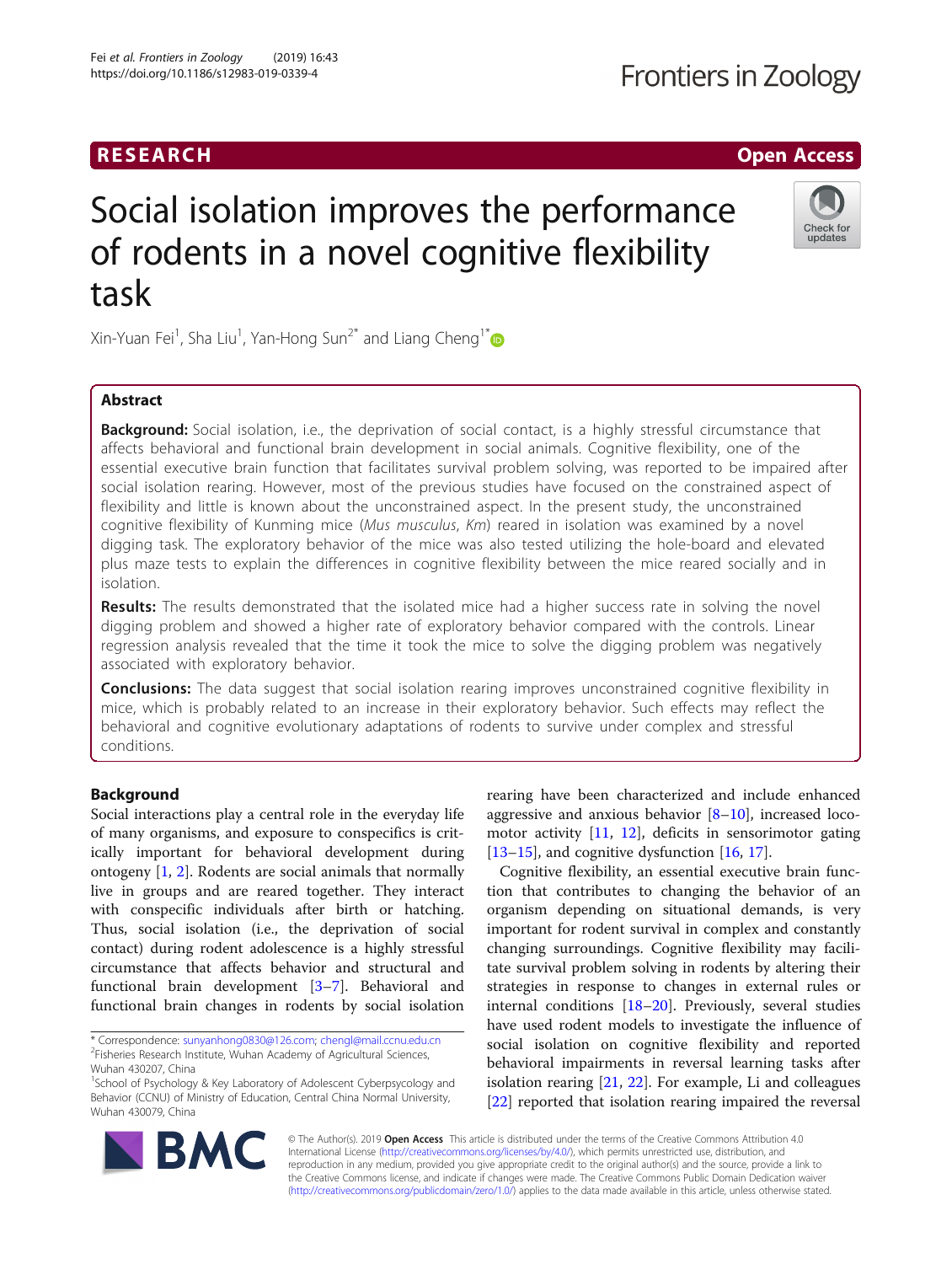learning of adult rats in a rotating T-maze task. A study by Han et al. showed reversal learning impairment in rats following brief, early isolation rearing using a forced swimming task [[23\]](#page-7-0). Reversal learning tasks are usually used to assess the cognitive flexibility of experimental animals. These tasks require the animals to first to learn a reward contingency and then to detect it after it has been switched to its exact opposite, that is, the response that was previously associated with a reward is now associated with a non-reward, and vice versa [[24](#page-7-0)]. However, cognitive flexibility, especially in real problem solving, is not restricted to shifting between a constrained set of options (constrained cognitive flexibility). It is also involved in complex situations in which there is a broader, unconstrained set of possible solutions (unconstrained cognitive flexibility) that require a novel solution [\[25\]](#page-7-0). The distinct features of these two aspects of flexibility may indicate that they are distinct cognitive processes governed by distinct neural mechanisms. However, the unconstrained cognitive flexibility of rodents following social isolation rearing is still unknown. Thus, in the present study, we examined unconstrained cognitive flexibility in mice reared under social isolation with the use of a novel digging task in which the rodent must develop a novel solution in order to obtain the reward [[25](#page-7-0)].

In rodents, novel solutions to a problem (task) have been reported to be related to novel exploratory behaviors, and a positive correlation was found [[26](#page-7-0)]. Moreover, some other studies in rodents reported increased exploratory or investigatory behaviors following social isolation [\[27,](#page-7-0) [28](#page-7-0)]. We, therefore, hypothesize that isolation rearing influences the performance of rodents in the novel digging task by increasing exploratory behavior, which reflects the unconstrained cognitive flexibility of the mice.

# **Methods**

# Animals and grouping

Twenty Kunming mice (Mus musculus, Km; both sexes; weaning age, 21 days old) purchased from the Center for Disease Control and Prevention of the Hubei province of China were used in the study. They were randomly divided into two groups: isolation-reared group (isolates,  $n = 10$ ) and socially reared group (socials,  $n = 10$ ). Each isolate was housed in a single plastic cage  $(26 \text{ cm} \times 16)$  $cm \times 12$  cm) with sawdust covering the bottom of the cage, whereas five socials were house together in the same type of cage. The isolates and socials were kept in the same room (isolation-reared mice were able to smell, hear, and even see the other mice) with a natural light cycle and free access to food and water. The mice were allowed to reach a body weight of at least 35 g before food restriction, which was imposed at 6 weeks postweaning to maintain the mice at 85% of their free-feed body weight. The unconstrained cognitive flexibility test (novel digging task) started 8 weeks after weaning. After this test, the mice were transferred to the hole-board apparatus and the elevated plus maze to examine their exploratory behaviors. The ambient temperature was maintained at 20–25 °C.

## Unconstrained cognitive flexibility test

The apparatus for the unconstrained cognitive flexibility test was a custom-built white Plexiglas cage modified according to Hecht et al. [\[25](#page-7-0)] and Thompson et al. [\[29](#page-7-0)], as shown in Fig. 1. The apparatus was  $50 \text{ cm} \times 10 \text{ cm} \times$ 25 cm  $(l \times w \times h)$ . A removable white wall separated onethird of the apparatus as a start box, in which the mouse was placed in while the apparatus was cleaned following each training or test trial. The rest area with a reward

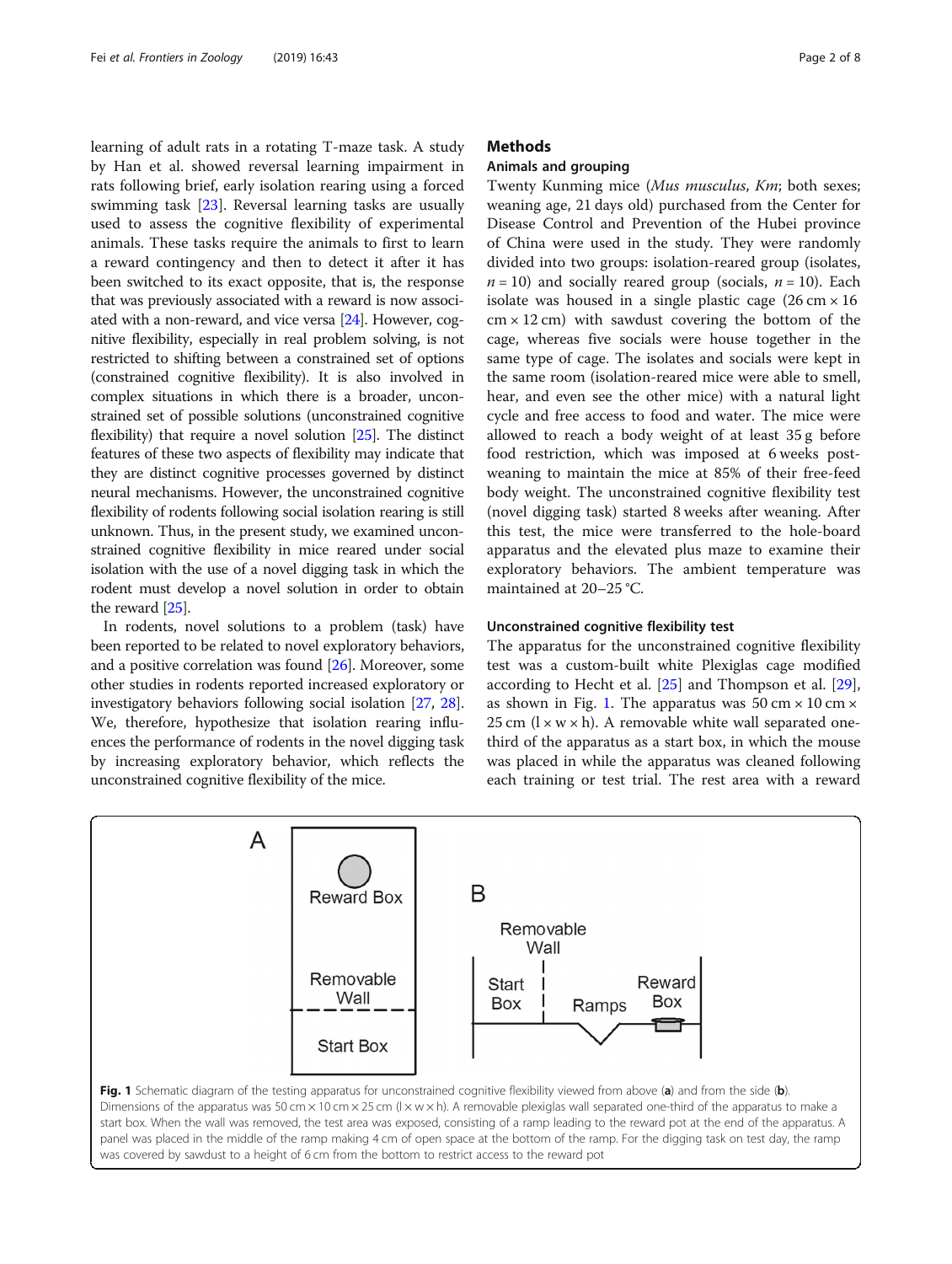pot (5 cm in diameter, 2 cm in depth) placed at the end of the apparatus was used for the unconstrained cognitive flexibility test. When tests started by removing the wall, the test area was exposed revealing two ramps at either end that sloped downward toward the center. A Plexiglas panel was placed in the middle of the ramp allowing 4 cm of open space at the bottom of the ramp. The mice had to pass the open space of the ramps to reach the reward pot at the end of the apparatus.

The testing procedure required a total of 3 days to complete for each mouse, consisting of 2 training days and 1 testing day. Before all of the training and testing procedures, the mice were transferred to the testing room and allowed to habituate for 30 min. On training day 1, the mice were given 12 trials to retrieve the reward from the pot in the apparatus after 5 min of habituation in the start box, with guidance if necessary. During the training, the floor of the ramp in the apparatus was lightly coated with sawdust, thus permitting the mice to freely walk down the apparatus without having to dig to access the reward pot. After the training, the mice were transferred to their home cages and then back to their housing room. On training day 2, the mice were given six trials to retrieve the reward from the pot after 5 min of habituation in the start box. The floor of the ramp in the apparatus was still lightly coated with sawdust allowing the mice to freely walk down the apparatus to access the reward pot. On the testing day, instead of being lightly coated with sawdust, the ramp in the apparatus was covered by sawdust to a height of 6 cm from the bottom to block the 4 cm open space of the ramp leading to the reward pot at the end of the apparatus. The mice started from the start box and were given 30 min to finish the task of digging through the sawdust to retrieve the reward from the pot at the end of the apparatus. The time it took to retrieve the reward was marked as the completion time.

## Hole board test

The hole board test was used to examine the exploratory behavior of the mice following different raising conditions. The test apparatus comprised a plexiglas box (50  $cm \times 50$  cm  $\times 50$  cm) with four 3 cm diameter holes that were equally spaced on the floor. For test, each mouse was placed in the center of the apparatus and allowed a free exploration for 5 min. The number of head dips (HDs) and rearing activity (RE) (the mice stood on their hind paws) and the latency to first HD were recorded as indicators of exploratory behaviors. The apparatus was cleaned with 75% alcohol after each trial.

#### Elevated plus maze

The elevated plus maze was also used to test the exploratory behavior of the mice. The apparatus was a cross-shaped platform placed 50 cm above the ground, consisting of two open  $(30 \text{ cm} \times 6 \text{ cm}, 1 \times \text{w})$  and two closed arms  $(30 \text{ cm} \times 6 \text{ cm} \times 10 \text{ cm}, 1 \times \text{w} \times \text{h})$  connected by a central open platform  $(5 \text{ cm} \times 5 \text{ cm})$ . Before the test, the mice were transferred to the test room for 3 h of habituation. Then, the mice were put on the central platform heading to the open arm and were allowed 5 min to explore the apparatus. During that period, the number of HDs on the open arms and central platform and RE on the closed arms were recorded as indicators of exploratory behavior. In addition, the total number of times that the mice entered the open (OE) and closed arms (CE) and the time staying on the open (OT) and closed arms (CT) were recorded, and  $\Delta E$  ((OE – CE)/  $(OE + CE)$  and  $\Delta T$  ((OT-CT)/(OT + CT)) were also calculated as indicators of exploratory behavior. The apparatus was cleaned with 75% alcohol after each trial.

# Statistical analysis

Data were analyzed and plotted with SPSS 13.0 and SigmaPlot 10.0, respectively. To examine the effects of rearing condition on the success rate of the digging task and latency to solve the digging task, Cox's F-test survival analysis was conducted. A one-way ANOVA was used to examine the effects of rearing condition on exploratory behavior as determined by the hole-board test and elevated plus maze test. Furthermore, to determine whether the performance of the mice on the hole-board test and elevated plus maze test predicted the ability of the mice to solve the digging task, a regression analysis was conducted. The significance level was set at  $P < 0.05$ .

# Results

To determine the influence of social isolation on unconstrained cognitive flexibility, the performance of the isolated mice in a novel digging task was examined and compared to that of the socially reared control mice. Results showed that isolation significantly improved the performance of the mice in the novel digging task compared with the social controls, as shown in Fig. [2](#page-3-0). The success rate of solving the digging task of the isolated mice reached 90% while the socially reared mice had a success rate of 60% (Cox's F-test,  $P = 0.038$ ).

To determine whether the better performance of the isolated mice in the digging task was related to changes in exploratory behavior, the exploratory behavior of the mice under different rearing conditions was examined by the hole-board (HB) and elevated plus maze (EPM) tests, and then correlations between performance in the digging task and exploratory behavior were examined. In the hole-board test, although latency to the first head dip (HD) had no significant difference between the social and isolated mice (one-way ANOVA,  $F_{1,18} = 0.014$ ,  $P =$ 0.909; Fig. [3](#page-3-0)a), the total number of HDs and rearing (RE)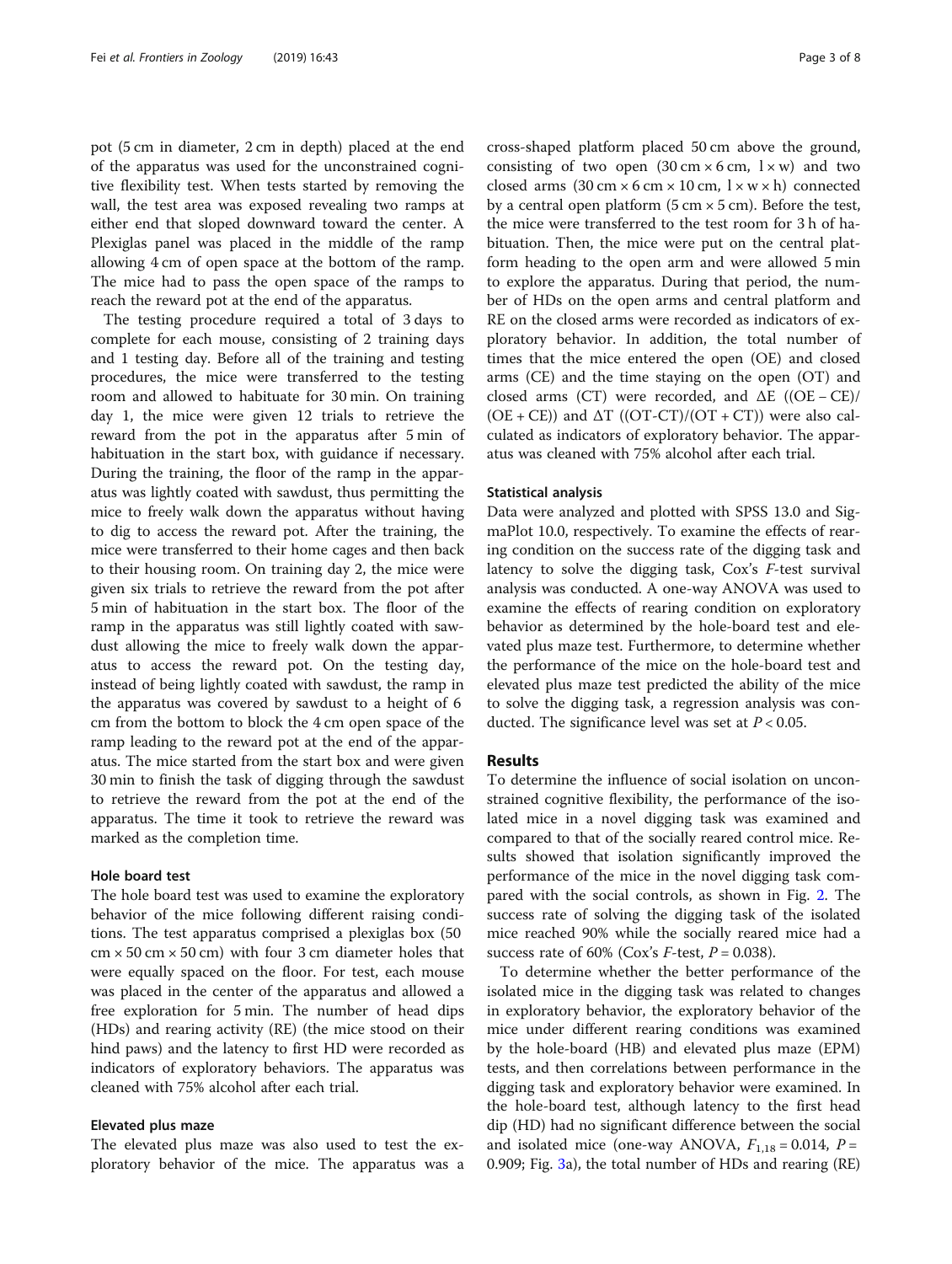<span id="page-3-0"></span>

displays of the isolated mice were significantly higher than that of the social mice (one-way ANOVA,  $F_{1,18} = 5.153$ ,  $P =$ 0.036 and  $F_{1,18} = 7.347$ ,  $P = 0.014$ ; Fig. 3b), illustrating that social isolation increased the exploratory behavior of the mice. Similarly, the elevated plus maze test also demonstrated an increase in the exploratory behavior of the isolated mice. The values of ΔE and ΔT (see Methods for details; one-way ANOVA,  $F_{1,18} = 35.197$ ,  $P < 0.001$  and  $F_{1,18} = 20.301, P < 0.001$ ; Fig. [4a](#page-4-0)) and the total number of HDs (one-way ANOVA,  $F_{1,18} = 5.028$ ,  $P = 0.038$ ; Fig. [4b](#page-4-0)) of the isolated mice in the elevated plus maze test were significantly greater than that of the social mice. The regression analysis revealed that the time it took the mice to complete the digging task had a negative association with exploratory behavior (liner regression analysis,  $R^2 = 0.25 - 0.32$ ,  $P =$ 

0.010–0.042; Fig. [5](#page-4-0)). That is, the mice that completed the digging task the fastest showed more exploratory behavior than those that completed the task slowly or not at all. As expected, this suggests that isolation rearing influenced the unconstrained cognitive flexibility of the mice by increasing their exploratory behavior.

### **Discussion**

This study was designed to examine how social isolation rearing affects unconstrained cognitive flexibility in mice utilizing a novel problem-solving task, which is analogous to the tasks recently utilized to examine creative problem solving in other animals, such as the rook and the elephant  $[30, 31]$  $[30, 31]$  $[30, 31]$  $[30, 31]$  $[30, 31]$ . To accomplish this goal, the mice were randomly assigned to be reared socially or in



groups (black circles). The triangles show the mean values of the RE and HDs of mice and the error bars indicate the standard deviations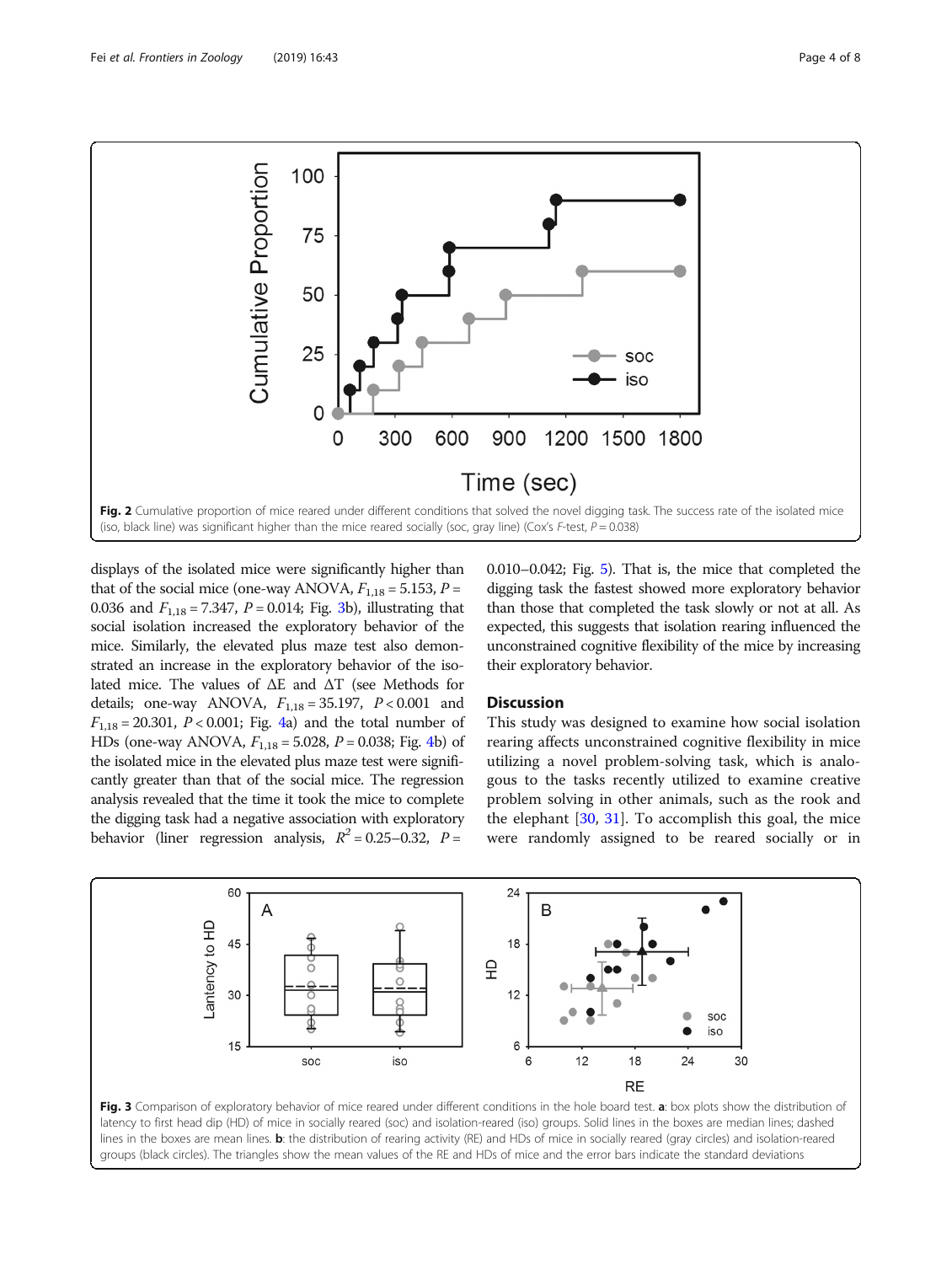<span id="page-4-0"></span>

Fig. 4 Comparison of exploratory behavior of mice reared socially (gray circles) and in isolation (black circles) in the elevated plus maze test. a: the distribution of ΔE and ΔT of mice in the two groups which were calculated according to the times the mice entering into open and closed arms in the elevated plus maze and the time the mice stayed there (see Methods for details). The dashed lines indicate the zero of  $\Delta E$  and  $\Delta T$ . **b**: the distribution of RE and HDs of mice in the two groups. The triangles show the mean values and the error bars indicate the standard deviations

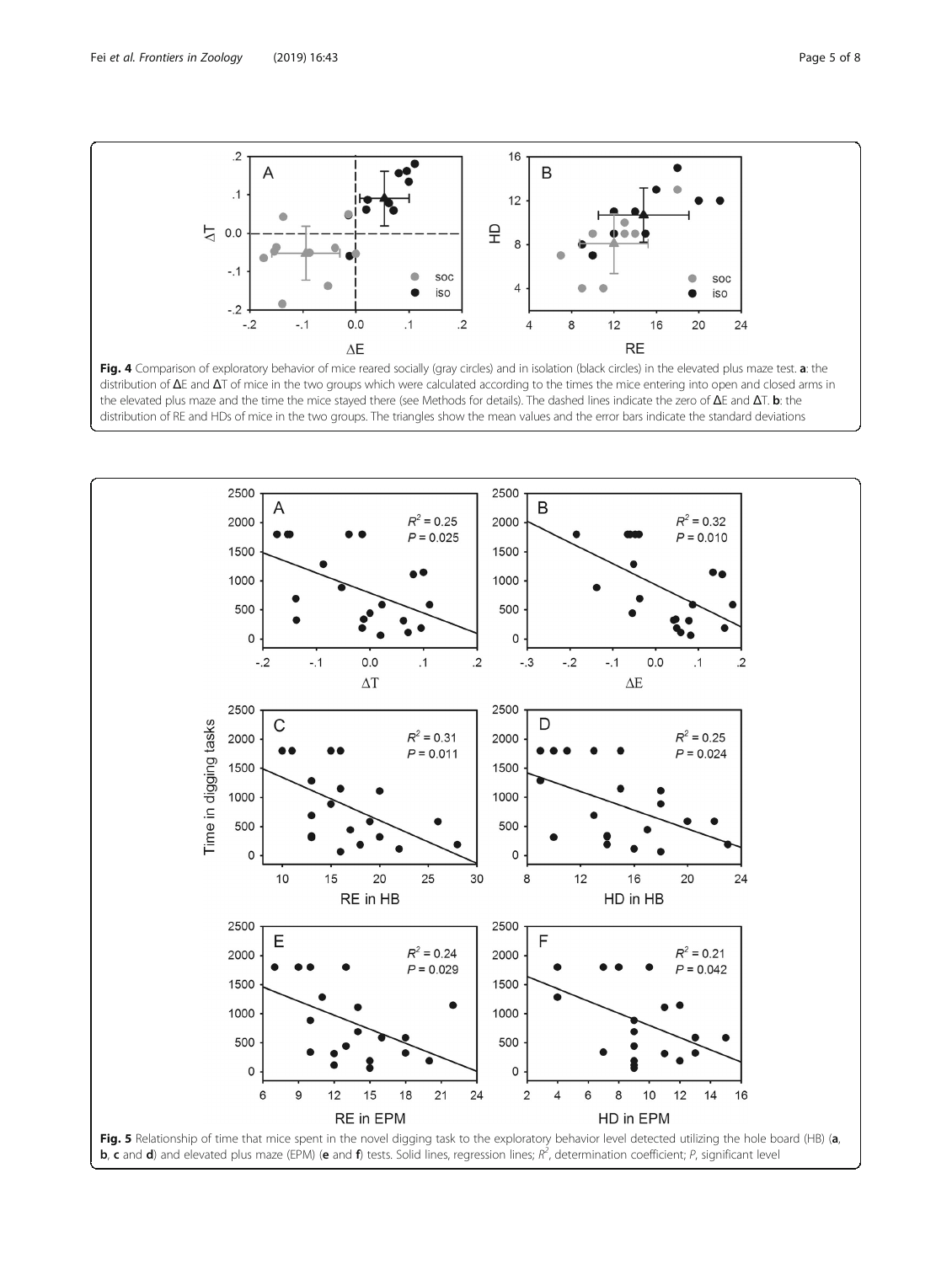isolation after weaning for 8 weeks. Subsequently, they were asked to complete a novel digging task, in which the mice had limited experience and were required to develop a novel solution of digging through sawdust to obtain the reward. The results demonstrated that the mice reared in isolation were faster and more successful in completing the digging task (Fig. [2\)](#page-3-0), suggesting that isolation rearing positively affects unconstrained cognitive flexibility.

Social isolation is usually considered as a negative stressor that causes several kinds of behavioral and neural functional disorders in humans and animals, including enhanced aggressive behavior [\[10](#page-6-0), [32,](#page-7-0) [33\]](#page-7-0) and locomotor activity [[11,](#page-6-0) [12,](#page-6-0) [34,](#page-7-0) [35\]](#page-7-0), sensorimotor gating deficiencies [[13](#page-6-0)–[15](#page-6-0), [36](#page-7-0)–[38](#page-7-0)], and cognitive dysfunction [[16,](#page-7-0) [17,](#page-7-0) [39,](#page-7-0) [40](#page-7-0)]. However, in the present study, greater unconstrained cognitive flexibility was found in isolated mice than in social mice, suggesting that, contrary to previous studies, social isolation could induce a positive effect on some cognition processes. To investigate the mechanisms underlying the improved unconstrained cognitive flexibility, the exploratory behavior of the mice reared socially and that of the mice reared in isolation were examined and their relationship to the performance of the mice in the novel digging task was examined. Results showed that the isolation significantly increased the exploratory behavior of the mice (Figs. [3,](#page-3-0) [4](#page-4-0)), consistent with previous findings  $[12, 41]$  $[12, 41]$  $[12, 41]$  $[12, 41]$  $[12, 41]$ , and the mice with high levels of exploratory behavior were faster at solving the novel digging problem (Fig. [5](#page-4-0)). This indicated that the increase in the exploratory behavior of the mice reared in isolation was associated with or contributed to the increased unconstrained cognitive flexibility. Previously, neural physiological and pharmacological studies have shown that social isolation could decrease inhibitory control in mice [\[23](#page-7-0), [42](#page-7-0), [43\]](#page-7-0). Such inhibitory deficits may cause a decrease in novel habituation likely inducing a persistence in exploration, which was shown to benefit novel problem solving [[28](#page-7-0), [44,](#page-7-0) [45\]](#page-7-0). Novel problem solving that requires more remote potential options reflects the ability of unconstrained cognitive flexibility [\[25](#page-7-0)]. Thus, it is conceivable that inhibitory control deficits might be the neural basis for increases in novel exploration and subsequently for the improvement in unconstrained flexibility. Moreover, as gregarious animals, mice normally live in groups and are adapted to supporting and interacting with conspecific individuals [[1](#page-6-0)–[3](#page-6-0), [46,](#page-7-0) [47](#page-7-0)]. However, isolation rearing would interrupt these relationships and individual mice would be forced to navigate their the complex surroundings and survival problems alone, which may increase investigation motivation to compensate for the absence of social support [[12,](#page-6-0) [41](#page-7-0)]. That might be another potential basis to cause the exploration enhancement and the subsequent improvement of unconstrained cognitive flexibility. Certainly, it is necessary to further investigate the specific neural mechanisms that lead to increased exploration following isolation rearing.

Although previous studies have shown that social isolation leads to increased exploratory behavior, a completely opposite trend in cognitive flexibility to that reported here was found [[22,](#page-7-0) [23](#page-7-0), [41\]](#page-7-0). We postulate that this inconsistency is due to the different aspects of cognitive flexibility that were investigated in these studies and ours. Cognitive flexibility can be separated into two relatively mutually independent groups: constrained and unconstrained cognitive flexibility [\[24](#page-7-0), [25](#page-7-0)]. Constrained cognitive flexibility is the set-shifting ability of cognition between a limited and constrained set of options. It is usually assessed by reversal learning tasks [\[22](#page-7-0), [48](#page-7-0)]. Unconstrained cognitive flexibility requires the capacity to access more remote potential alternatives or an unconstrained set of possible solutions and is usually measured utilizing novel problem-solving tasks [[25\]](#page-7-0). The distinct features of constrained and unconstrained cognitive flexibility may determine distinct neural and cognitive effects by an increase in exploratory behaviors. As mentioned above, extensive deficits in the inhibitory control of mice could be induced following social isolation [\[42,](#page-7-0) [43](#page-7-0)]. Such inhibitory control deficits, especially attentional inhibitory deficits, would constrain the perseveration of exploratory behavior to one set option due to the inability to effectively inhibit previously learned experiences, which is detrimental to set shifting between two constrained options [\[22,](#page-7-0) [49](#page-7-0)]. In addition, increases in exploration would further augment this perseveration. Thus, constrained cognitive flexibility in mice would possibly be impaired by increased exploratory behavior after isolation rearing. However, in the novel digging task that was used to model unconstrained cognitive flexibility, it was not necessary to inhibit the previously learned experiences of the mice for them to solve the novel digging problem. Therefore, the increase in exploration may directly improve the performance of the mice in the novel digging task [\[44,](#page-7-0) [45](#page-7-0)].

Notably, one point emerging from our results deserves further consideration. In the present study, differences in unconstrained cognitive flexibility were found between mice reared socially and in isolation. We do not interpret these findings in terms of decreases in anxiety, despite the fact that the isolated mice preferred to enter and stay on the open arm in the elevated plus maze task compared to the social mice (Fig. [4](#page-4-0)) [\[50](#page-7-0)–[52\]](#page-7-0). Instead, our findings suggested that the exploratory demand/behavior of the mice increased considerably and that overrode any effects caused by increased anxiety. In the present study, we found that the exploratory demand/behavior of the mice increased following isolation rearing, but no significant difference was observed in latency to the first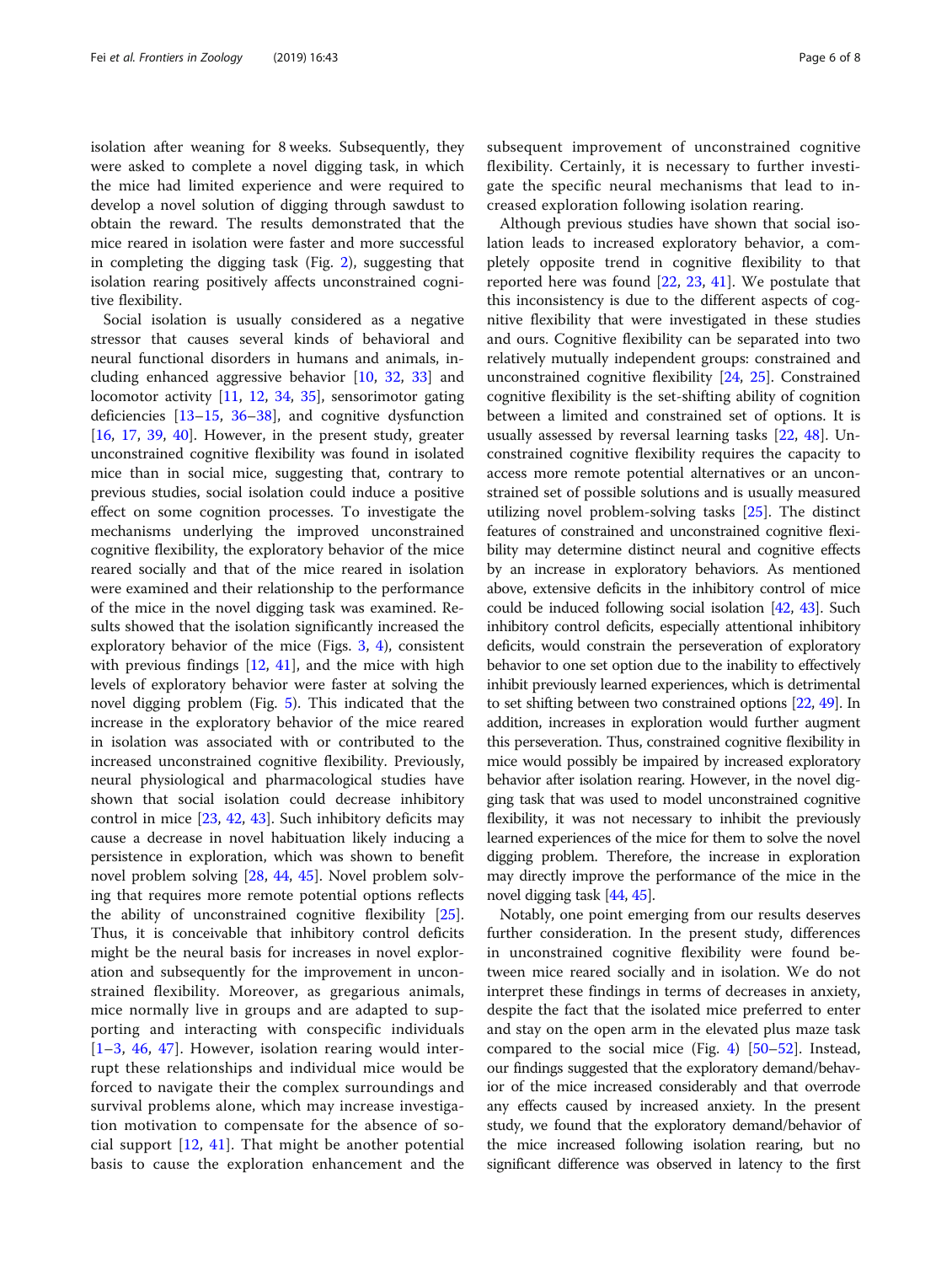<span id="page-6-0"></span>HD during the hole-board test (Fig. [3](#page-3-0)a), which conformed with the behavioral performance of mice with increased anxiety [\[41,](#page-7-0) [53](#page-7-0), [54\]](#page-7-0). Moreover, previous animal studies also confirmed that social isolation could increase exploratory behavior as well as anxiety-related behavior in several be-havioral tests [\[41](#page-7-0), [55\]](#page-7-0). All of these reports support the conclusion that social isolation rearing could improve the unconstrained cognitive flexibility performance of mice by increasing their exploratory behavior, not by reducing anxiety. This further illustrates that the alteration of anxiety induced by social isolation was not the primary factor that influenced the unconstrained cognitive flexibility performance of the mice in this study. However, future studies are necessary to monitor various behavioral markers of anxiety to see how they relate to unconstrained cognitive flexibility performance. In addition to anxiety, other potential negative effects induced by isolation should also be monitored in future studies.

In the present study, we found that social isolation improved the unconstrained cognitive flexibility of mice and that this was related to an increase in exploratory behavior. Our finding provides an alternative viewpoint to the other studies that reported negative effects on constrained cognitive flexibility. This suggests that, even as a traditional negative stressor, social isolation can induce positive effects on cognition and behavior [[21](#page-7-0)–[23](#page-7-0)]. What is the neural basis of such novel findings? Neurochemistry changes in the brains of rodents reared under social isolation that parallel the behavioral effects caused by social isolation have been shown in previous studies, such as dopaminergic, serotonin, and adrenergic functional changes [4]. Future studies are necessary to examine whether these or other specific neurochemical alterations account for changes in unconstrained cognitive flexibility performance.

# Conclusion

Social isolation is usually considered a negative stressor that causes several kinds of behavioral and neural functional disorders in human and animals. However, in the present study, increased unconstrained cognitive flexibility was found in mice that were reared in isolation and this was related to an increase in exploratory behavior. Our results suggest that, contrary to only inducing negative effects, social isolation can also induce positive effects on cognition processes and behavior. Such effects may reflect the behavioral and cognitive evolutionary adaptation of rodents to survive in complex and stressful situations.

#### Abbreviations

CE: Entering into the closed arms; CT: Time staying in the closed arms; EPM: Elevated plus maze test; HB: Hole board test; HD: Head dip; iso: isolated; OE: Entering into the open arms; OT: Time staying in the open arms; RE: Rearing activity; soc: social

#### Acknowledgements

We thank the anonymous reviewers for commenting on this manuscript.

#### Authors' contributions

LC conceived the project. SL, YHS and LC designed the experiment. XYF, and SL collected and analyzed the data. LC and YHS wrote the manuscript. Funding Acquisition and Resources: LC. All authors contributed critically in preparing the manuscript and gave final approval for publication.

#### Funding

This work was supported by grants from the National Natural Science Foundation of China (31300914) and the self-determined research funds of CCNU from the colleges' basic research and operation of MOE (CCNU18TS035, CCNU19TD019).

#### Availability of data and materials

The datasets used and/or analyzed during the current study are availablefrom the corresponding author on reasonable request.

#### Ethics approval

All experiments were approved by the Institutional Animal Care and Use Committee of Central China Normal University (CCNU-IACUC-2019-021) and followed ASAB/ABS Guidelines for the treatment of animals in research.

#### Consent for publication

Not applicable.

#### Competing interests

The authors declare that they have no competing interests.

#### Received: 4 July 2019 Accepted: 9 October 2019 Published online: 15 November 2019

#### References

- 1. Arakawa H. Ethological approach to social isolation effects in behavioral studies of laboratory rodents. Behav Brain Res. 2018;341:98–108.
- 2. Meaney M, Stewart J, A descriptive study of social development in the rat (Rattus norvegicus). Anim Behav. 1981;29:34–45.
- 3. Arakawa H. Interaction between isolation rearing and social development on exploratory behavior in male rats. Behav Process. 2005;70:223–34.
- 4. Fone KCF, Porkess MV. Behavioural and neurochemical effects of postweaning social isolation in rodents—relevance to developmental neuropsychiatric disorders. Neurosci Biobehav Rev. 2008;32:1087–102.
- 5. Mirescu C, Peters JD, Gould E. Early life experience alters response of adult neurogenesis to stress. Nat Neurosci. 2004;7:841–6.
- 6. Rapoport JL, Addington AM, Frangou S, Psych MR. The neurodevelopmental model of schizophrenia: update. Mol Psychiatry. 2005;10:434–49.
- 7. Schubert MI, Porkess MV, Dashdorj N, Fone KC, Auer DP. Effects of social isolation rearing on the limbic brain: a combined behavioral and magnetic resonance imaging volumetry study in rats. Neuroscience. 2009;159:21–30.
- 8. Rodriguez-Romaguera J, Stuber GD. Social isolation co-opts fear and aggression circuits. Cell. 2018;173:1071–2.
- 9. Ieraci A, Mallei A, Popoli M. Social isolation stress induces anxiousdepressive-like behavior and alterations of neuroplasticity-related genes in adult male mice. Neural Plast. 2016;2016:6212983.
- 10. Wei XY, Yang JY, Dong YX, Wu CF. Anxiolytic-like effects of oleamide in group-housed and socially isolated mice. Prog Neuro-Psychopharmacol Biol Psychiatry. 2007;31:1189–95.
- 11. Cerbone A, Sadile AG. Behavioral habituation to spatial novelty: interference and noninterference studies. Neurosci Biobehav Rev. 1994;18:497–518.
- 12. Varty GB, Paulus MP, Braff DL, Geyer MA. Environmental enrichment and isolation rearing in the rat: effects on locomotor behavior and startle response plasticity. Biol Psych. 2000;47:864–73.
- 13. Bakshi VP, Geyer MA. Ontogeny of isolation rearing-induced deficits in sensorimotor gating in rats. Physiol Behav. 1999;67:385–92.
- 14. Fitzgerald ML, Pickel VM. Adolescent isolation rearing produces a prepulse inhibition deficit correlated with expression of the NMDA GluN1 subunit in the nucleus accumbens. Brain Struct Funct. 2018;223:3169–81.
- 15. Powell SB, Swerdlow NR, Pitcher LK, Geyer MA. Isolation rearing-induced deficits in prepulse inhibition and locomotor habituation are not potentiated by water deprivation. Physiol Behav. 2002;77:55–64.